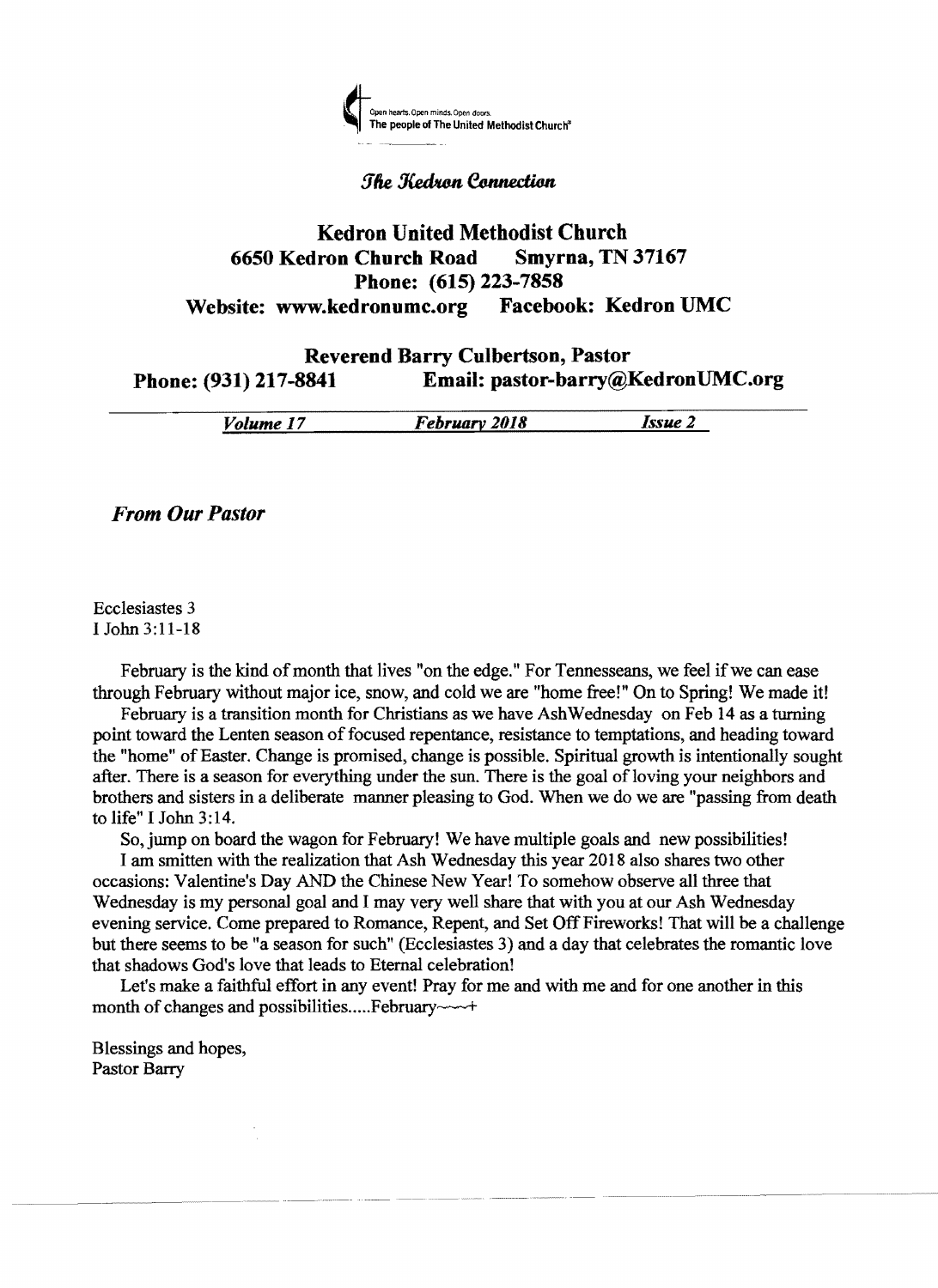#### Men's Breakfast

The February Men's Breakfast will be Saturday, February 3. Breakfast will be served at 7:00 a.m.in the fellowship hall.

#### Fellowship Supper

There will be no First-Wednesday Fellowship Supper in February. We plan to resume the gatherings in March. The covered-dish meal will be March 7 at 6:30 p.m.

#### Choir Notes

Let's plan to practice briefly after worship services in February. We can discuss a practice schedule.

#### Handwork Ministry

The Handwork Ministry meets the third Wednesday of the month at 10:00 a.m. to knit and crochet. The group will meet on Wednesday, February 21 at the home of Ernestine Clark, 2414 Gauphin Lane, Smyrna.

#### Bible Study

The Bible Study led by Rev. Travis Perry continues. The group meets at the home of Lytle Hodge on Tuesdays at 10 a.m. The address is 507 Hazelwood Drive, Smyrna.

#### Food Bank

You may bring food donations for the Nourish Food Bank to the church the first and second Sundays of the month. Place the food items on the pew in the narthex. The food will be delivered to om local food bank. The suggested item for February is oatmeal. All non-perishable foods are accepted and appreciated.

#### Bucket Offerings

In February om bucket offerings at Sunday morning worship will be donated to the music department at Stewarts Creek Middle SchooL The department is planning several projects to enhance the experience for students.

#### Ash Wednesday

Om Ash Wednesday Service will be at 7:00 p.m. on February 14. We will gather at Lock's Memorial UMC on Almaville Road.



#### Laity Meeting

The Rutherford County Laity Fellowship is scheduled to meet on February 26 at Trinity UMC, 2303 Jones Blvd., Murfreesboro. The meeting will begin at 6:30 p.m. with dinner.

### Who Said This?

"so that all peoples of the earth may know that the Lord is God; there is no other. Therefore devote yourselves completely to the Lord om God walking in his statutes and keeping his commandments....

--NRSV

 $(hint - Book of 1 Kings)$ 

#### Happy Birthday to:

| Palmer Jennings       | February                   |
|-----------------------|----------------------------|
| <b>Coleman Stacey</b> | February<br>$\overline{7}$ |
| Ray Lee               | February 9                 |
| Keith Lee             | February 15                |
| Abby Palmer           | -February 23               |
| Loren Vanderkooi      | February 25                |
| <b>Jane Rainey</b>    | February 26                |
| Caden Salem           | February 27                |

#### Happy Anniversary to:

John & Mary Ellen Vance February 22

Luke 1:78-79 spoken by Zechariah was the quotation in the January newsletter.

Hearing is one of the body's five senses, but listening is an art.

-Frank Tyger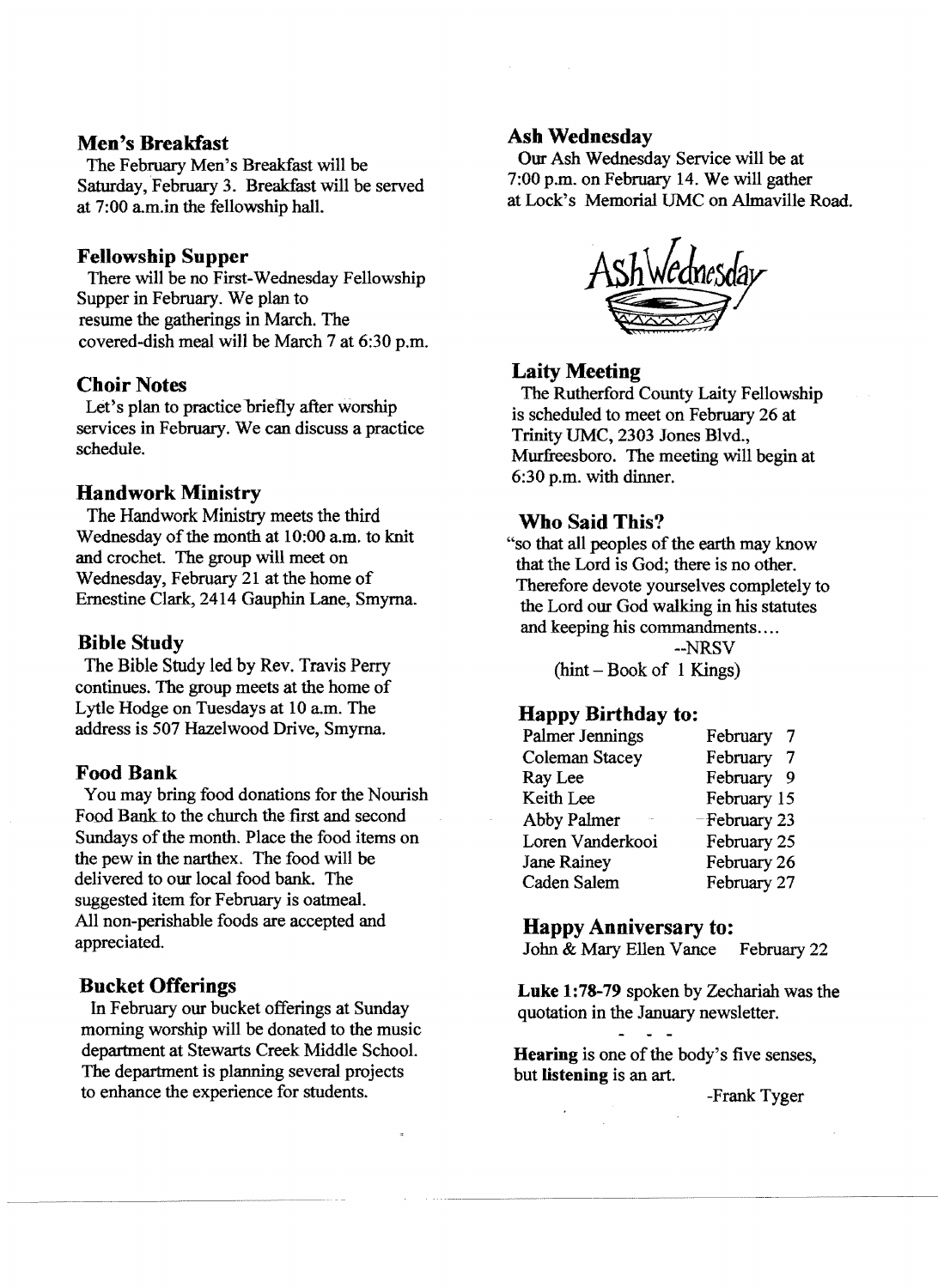## **Calendar Notes The Season ofLent**

Lent is the 40 days from Ash Wednesday until Easter, not counting Sundays. The Sundays are not included because each Sunday is, in its own way, a celebration of the resurrection. Thus, officially, the Sundays are counted as Sundays "in" Lent rather than "of" Lent.

The name of the season comes from the old English word *lengten* meaning spring. Similar to the modem word *lengthen,* it simply meant that the days were getting longer. This reminds us that sometimes, faith symbols and seasons of the church year can have associations with the natural world. The symbolism of 40 days parallels the time that the Gospels tell us Jesus spent in the wilderness.





# **February Calendar**

Saturday, February 3:<br>7:00 a.m. Men's Men's Breakfast Sunday, February 4: 8:45 a.m. Sunday School<br>9:30 a m Worshin Servic 9:30 a.m. Worship Service<br>10:30 p.m. 20 minute Choir 20 minute Choir Practice Tuesday, February 6:<br>10:00 a.m. Bible **Bible Study** Sunday, February 11:<br>8:45 a.m. Sunda 8:45 a.m. Sunday School<br>9:30 a.m. Worship Servic 9:30 a.m. Worship Service<br>10:30 a.m. 20 minute Choir 20 minute Choir Practice Tuesday, February 13:<br>10:00 a.m. Bible 9 Bible Study Wednesday, February 14: 7: 00 p.m. Ash Wednesday Service at Lock's Memorial UMC Sunday, February 18: 1<sup>st</sup> Sunday in Lent 8:45 a.m. Sunday School<br>9:30 a.m. Worshin Servic Worship Service 10:30 a.m. 20 minute Choir Practice Tuesday, February 20:<br>10:00 a.m. Bible Bible Study Wednesday, February 21: 10:00 a.m. Handwork Ministry at Ernestine Clark's home Sunday, February 25: 2nd Sunday in Lent 8:45 a.m. Sunday School<br>9:30 a.m. Worship Servic 9:30 a.m. Worship Service<br>10:30 a.m. 20 minute Choir 20 minute Choir Practice 10:30 a.m. March newsletter due.

Monday, February 26: 6:30 p.m. Rutherford County Laity at Trinity UMC, Murfreesboro

Tuesday, February 27: 10:00 a.m. Bible Study

FOR GOD SO LOVED THE WORLD